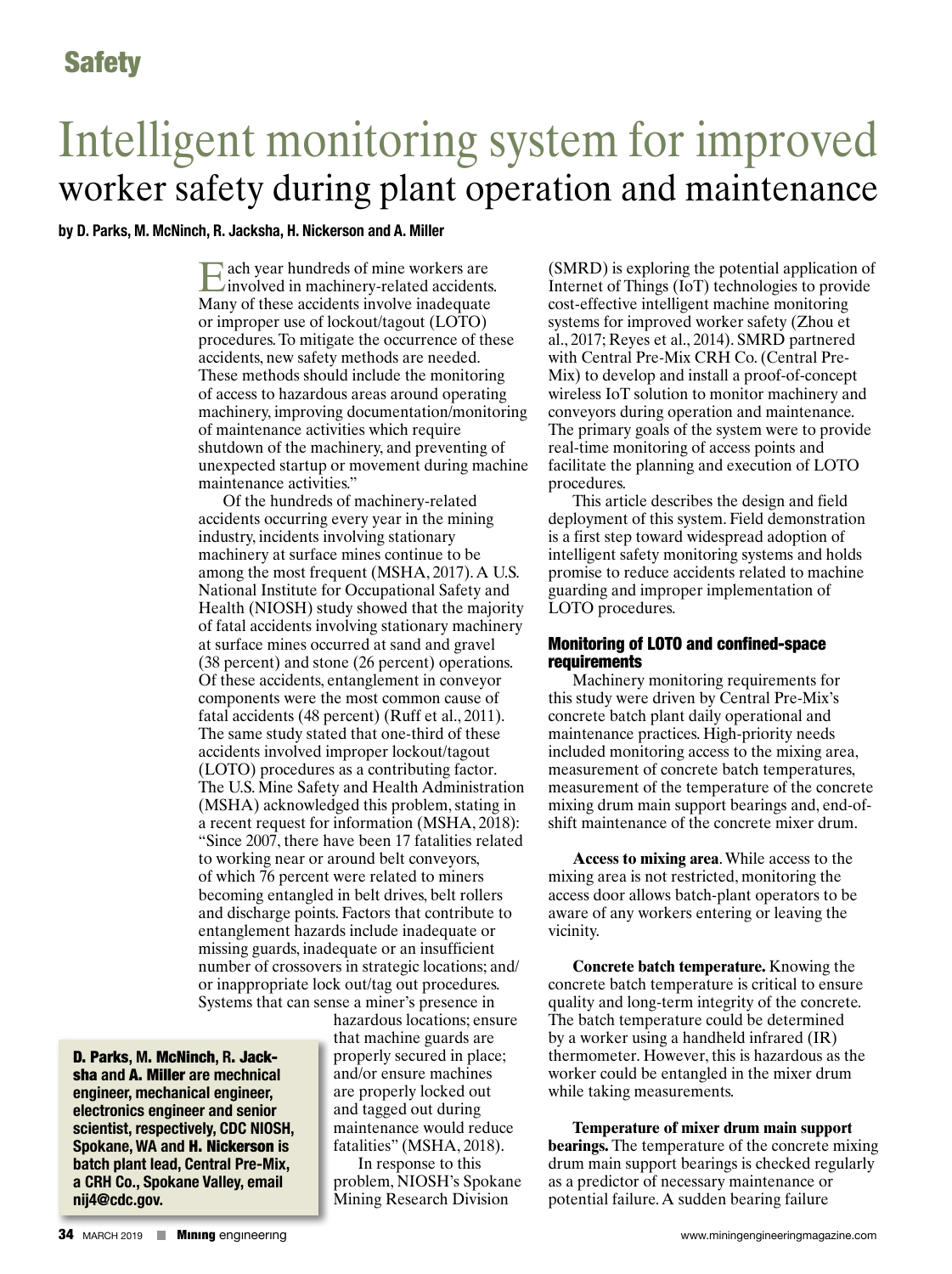# Safety

### Figure 1

#### **Entering mixer drum to perform maintenance.**

could be hazardous to workers and incur costly repairs, but this can be mitigated through routine monitoring for elevated bearing temperatures.

**LOTO/confined space.** Daily maintenance of the mixer drum requires a worker to crawl inside the drum and remove accumulations of hardened concrete using a pneumatic rotary hammer (mixer drum chipping), as shown in Fig. 1. Access to the mixer drum entry is through a gate labeled with a confined space warning sign. Prior to this, electrical power is isolated from the drum, charge belt, mixer feed conveyor and hydraulic pump motors using four disconnect switches. The daily cleaning procedure thus entails both LOTO and confined space protocols.

During daily mixer maintenance, the four disconnects are locked in the OFF position (lockout) using a long bar held in place by a single padlock (Fig. 2). A tag belonging to the worker(s) involved is placed on the lock (tagout), then verification of electrical isolation is performed by attempting to start each motor (try out), at which point the LOTO is complete and the worker may enter the drum.

Before entry, a confined space permit must be filled out. Both the worker who is performing the chipping and an attendant who will remain outside the drum sign the form. Once the mixer drum chipping is complete, the confined space entry permit is indicated as complete by writing the word "canceled" in big letters across the form. The last step is filing the completed permit onsite.

#### System design considerations and hardware selection

The system was designed as proof-of-concept and thus is exploratory in nature. The central aim was to determine the viability of IoT in providing intelligent machine monitoring and assisted LOTO. System design considerations included wired versus wireless technologies, sensor types, sensor node power requirements, sensor node network topology and data transport method.

 Wired sensors were considered impractical for this work, since NIOSH's eventual goal is to demonstrate the technology for mine machinery and conveyor systems in a large surface operation such as an SSG facility. A wired solution would severely increase installation and maintenance costs, along with slowing deployment. Further, some sites would have limited access to ac power. It was with these factors in mind that battery-powered sensor nodes were selected. This requires that batteries be replaced on a yearly basis.

The mixer area presented a challenging



environment for a wireless network since it contains large metal objects such as the mixer drum and its support structure, conveyors, conduits, and electrical panels, all of which will create signal interference. Also, only three of the proposed sensor node locations had a lineof-sight to the IoT node coordinator (gateway). Given the difficult environment, it was decided that a self-configuring, self-healing mesh network topology would offer the best chance for robust wireless links (Akyildiz and Wang, 2005; Bruno et al., 2005).

In order to process data independently of Central Pre-mix's information technology

# Figure 2

**Locked out disconnect panel.**

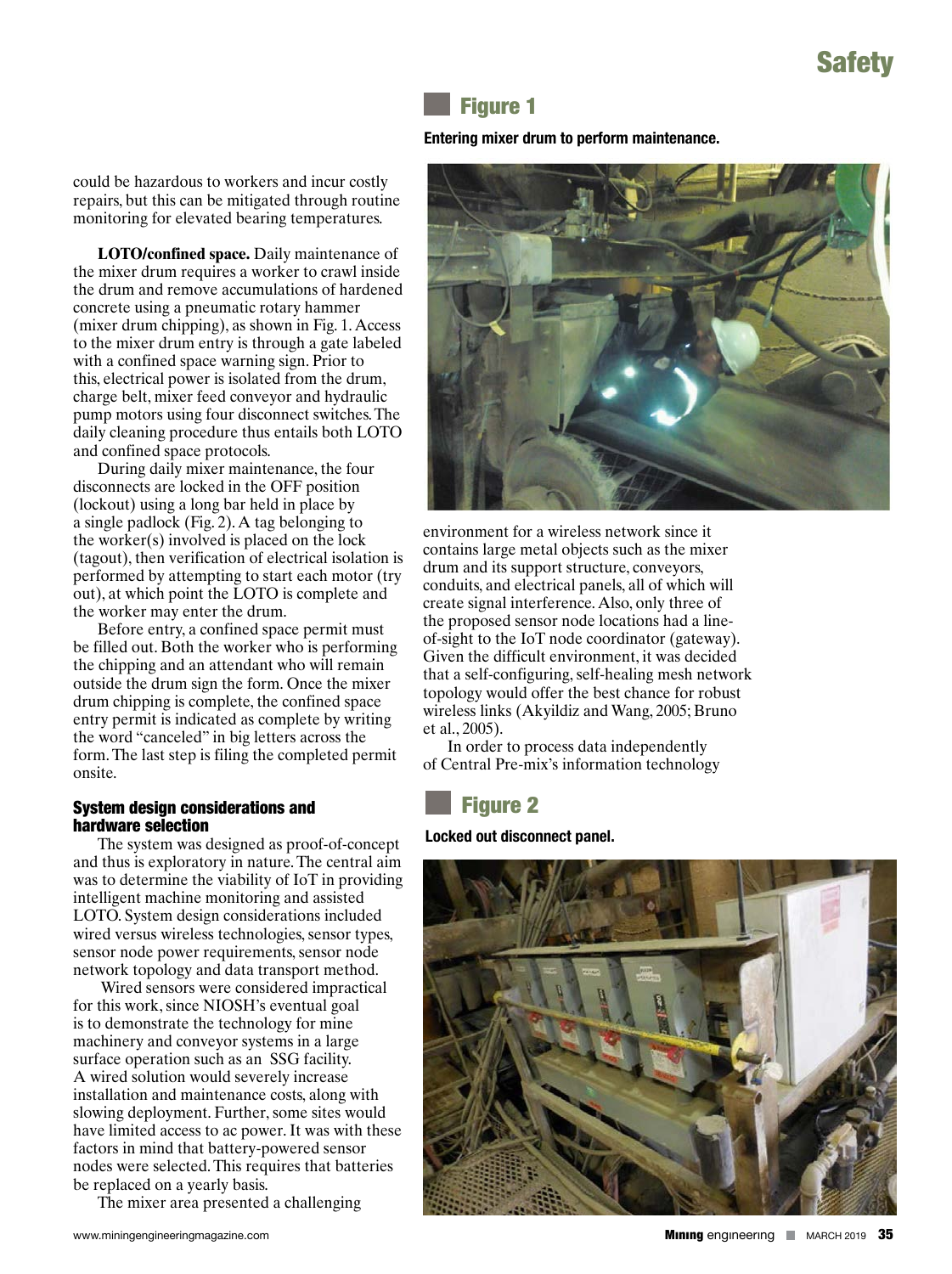# Safety

### Figure 3

**A SmartSwarm cellular gateway (left), industrial-grade Wzzard node (middle) and commercial-grade Wzzard node (right).**



network, a cellular data transport (backhaul) was determined to be the best choice to transport sensor data to cloud storage (Zheng et al., 2012). This does not place a burden on the site's network infrastructure, and it avoids any concerns regarding confidential data.

With the system design criteria defined, a review of various wireless IoT technologies and manufacturers was conducted, seeking products that were commensurate with the requirements. It was found that the Wzzard platform by Advantech (Ottawa, IL) provides such a solution in the form of rugged IP67 rated nodes. Additionally, these nodes come configured with a variety of analog and digital sensors and create a self-forming and self-healing mesh network topology. This solution is scalable to hundreds of nodes and has available a cellular gateway for ease of data transport to cloud storage. Figure 3 shows a photo of a SmartSwarm cellular gateway (by Advantech) on the left and two Wzzard sensor nodes on the right. These sensors utilize the message queuing telemetry transport (MQTT) protocol, which is a publish/ subscribe protocol requiring a publisher (the sensor), a broker (the gateway), and a subscriber (the webpages). This type of network is time synchronized, which helps to ensure low power by reducing the duty cycle. However, this also means that data is received, at most, every 10 seconds.

#### Cloud data storage

The sensor data is sent to the cloud from the local mesh network using a cellular gateway, creating an additional network parallel to the site's infrastructure. This provides additional security by segregating the collected data from sensitive material on the site's existing network. Additionally, the use of a cellular backhaul provides a quick installation, which can be easily upgraded, replaced or relocated at the site.

The monitoring system uses the cloud for data storage, which has become common for enterprise applications, as it offers many benefits over traditional local storage. Foremost, the monitoring data can be easily viewed remotely, providing personnel with real-time data offsite via a PC or mobile device. A safety officer, management or foreman will receive alerts concerning LOTO violations or impending equipment failure and can readily check current conditions in the plant. Cloud storage also offers scalability. Should the monitoring system expand, the local network and storage would be placed under a heavier load and would require upgrades and maintenance. Cloud storage removes this problem while keeping costs low.

One concern about cloud storage is security, namely data leaks. To help alleviate these concerns the data should encrypted during transport to the cloud and while it is stored on the cloud. Further, users of cloud services are able to effectively own their data by controlling their own encryption keys (Wall, 2016). These practices along with two-factor authentication will do a great deal for improving data security. It should be noted that many of the recent infamous data breached systems, for example Sony and Target, were not cloud based but rather internal data systems.

#### Installation, configuration and commissioning

The first step in field installation was to install sensors and connect them to the wireless nodes. For the access door and entry gate, magnetically activated reed switch sensors were selected. With this method, the opening of the gate/door is detected while vibrations do not cause false readings (Reyes et al., 2014). For temperature measurements on the bearings, contact thermocouples were installed under mounting bolts with thermal grease. Finally, the batch temperature was measured using a selfpowered IR thermocouple.

Once sensors were in place, each was connected to its dedicated node. The roller temperature nodes were set to a publish rate of two minutes, whereas the door, gate and safety disconnects were set to publish every 10 seconds. Publishing every 10 seconds will greatly impact battery life but was deemed necessary to provide timely worker location data.

After installation, all of the nodes were configured to communicate with a gateway on which a scripting software (Node-RED) was used to parse the data and create local webpages (independent of Internet connectivity for redundancy), displaying the sensor data on a web browser. Additionally, the gateway collects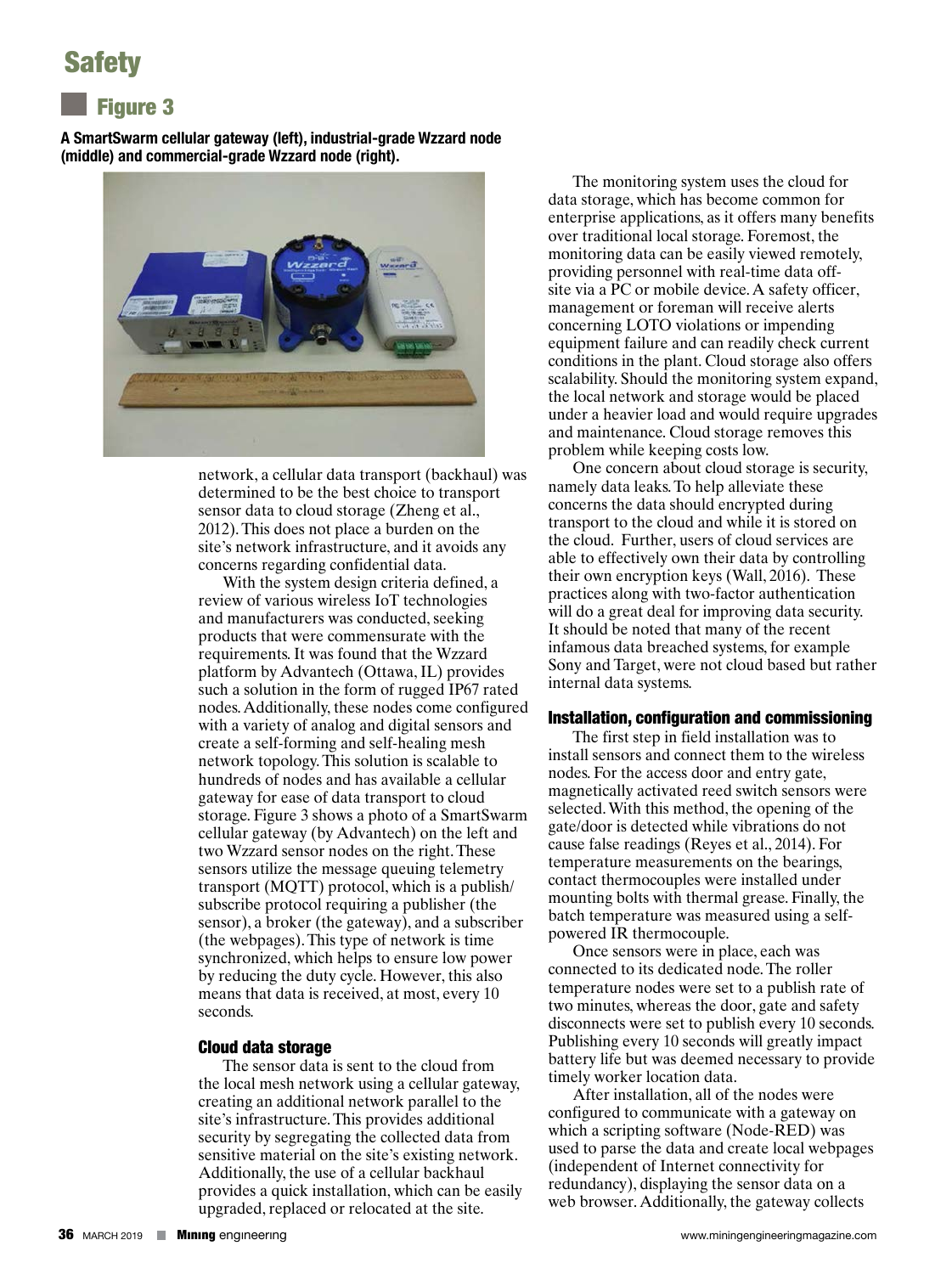# Safety

### Figure 4

**Web browser view of disconnect switches and gate/door statuses.**

the data from sensors and sends the data in the form of encrypted MQTT messages to the cloud where scripting software parses the data and relays it to webpages for remote viewing.

The redundant local viewing (store and forward configuration) provides a safeguard in the (yet to be encountered) case where the cellular network fails. The local display consisted of a 48-cm (19-in.) touchscreen and a Raspberry Pi, essentially acting as a thin client, modified to operate in kiosk mode. This does not ensure remote viewing capability in the event of cellular network failure but does provide those on site with accurate up-to-date safety-related information. Remote or local viewing is possible on any device with a current web browser, as shown in Figs. 4 and 5.

 In addition to viewing data, the prototype system allows the worker to use a tablet or cell phone to populate forms that are required for LOTO or confined space procedures (typically done using paper and pencil). While this currently does not supplant paper forms, the digital submission and archiving of such forms provides useful data that can easily be referenced later. It is however hoped that in the future easy-to-use mobile forms or strategically located LOTO kiosks will replace the current paper and pencil method.

Currently the supplemental form data are compared with sensor data thereby confirming that the LOTO process is performed according to policy and providing alerts in the event that it is circumvented. For example, if there has not been a form submitted to plan the chipping of the mixer and the gate is opened, an alarm is sent via text message and email. Alarms are also sent in the event that the chipping of the mixer takes inordinately long.

Two key challenges to the implementation of the system were battery life of the nodes and configuration of the network to ensure all nodes had a robust connection. These two issues are closely related in that one of the main causes of reduced battery life occurs when nodes are repeatedly seeking and failing to connect with each other. This can be aided by using better antennas (e.g. larger, externally mounted) or by installing repeater nodes in cases where neighboring nodes are failing to connect properly.

To address these issues and troubleshoot connectivity problems, one may utilize the "network health reports." Using these reports, nodes that are having to repeatedly rejoin the network can be detected, and the signal strength among all of the nodes is detailed.



## Figure 5

**Web browser view of online confined space entry form.**

|                                                                                                                                  |           |           | <b>Confined Space Entry Permit</b>                                                                                                |  |
|----------------------------------------------------------------------------------------------------------------------------------|-----------|-----------|-----------------------------------------------------------------------------------------------------------------------------------|--|
| Date <sup>T</sup>                                                                                                                |           |           |                                                                                                                                   |  |
|                                                                                                                                  |           |           |                                                                                                                                   |  |
| Location of Confined Space to be entered                                                                                         |           |           |                                                                                                                                   |  |
| Sulivan Mier V                                                                                                                   |           |           |                                                                                                                                   |  |
| Purpose of Entry:                                                                                                                |           |           |                                                                                                                                   |  |
| Clearing                                                                                                                         |           |           | Pre-Entry                                                                                                                         |  |
| Permit Expires (Duration of one shift only):                                                                                     |           |           | YES N/A                                                                                                                           |  |
|                                                                                                                                  |           |           | Barricades/warning signs necessary and in                                                                                         |  |
| Check all Potential Hazards of this Confined Space                                                                               |           |           | place<br>Atmospheric condition continuously monitored                                                                             |  |
| - Contains or has potential to contain hazardous                                                                                 |           |           | Welding/Cutting                                                                                                                   |  |
| atmosphere<br>Contains a material that has the potential for                                                                     |           |           | Controlling contractor has been notified of<br>entry                                                                              |  |
| engulfing an entrant                                                                                                             |           |           | Rescue gear accessible and procedure in place<br>Mechanical/Energized equipment looked out                                        |  |
| Has internal configuration such that an entrart<br>could be trapped and apphyxiated by inwardly.                                 |           |           | Hazadous chemical being introduced to space                                                                                       |  |
| converging walls or by floor which slopes downward                                                                               |           |           | El Early warning system in place (non-isolated<br>erguilment hazard)                                                              |  |
| and tapers to a smaller cross-section.<br>Contains any other recognized serous safety or                                         |           |           | Precauitions/Protective Equipment (Fill in below)                                                                                 |  |
| health hazard                                                                                                                    |           |           |                                                                                                                                   |  |
| *Locations classified as permit required confined<br>space if 1 or more of the above hazards are marked                          |           |           |                                                                                                                                   |  |
|                                                                                                                                  |           |           |                                                                                                                                   |  |
| **Locations reclassified as non-permit required<br>confined space if NONE of the above hazards are                               |           |           |                                                                                                                                   |  |
| marked, and documented atmospheric testing (found<br>below) is performed, found safe, and condition of                           |           |           | Misc. Precaution/Equipment                                                                                                        |  |
|                                                                                                                                  |           |           |                                                                                                                                   |  |
| space will not change prior or during reclassification                                                                           |           |           |                                                                                                                                   |  |
| and entry process.                                                                                                               |           |           |                                                                                                                                   |  |
|                                                                                                                                  |           |           |                                                                                                                                   |  |
|                                                                                                                                  |           |           | <b>WOHECK IF PERMIT IS BEING RECLASSIFIED AS NON-PERMIT CONFINED SPACE</b>                                                        |  |
| Conselect Person making determination                                                                                            |           |           |                                                                                                                                   |  |
|                                                                                                                                  |           |           |                                                                                                                                   |  |
|                                                                                                                                  | Pre-Entry |           |                                                                                                                                   |  |
|                                                                                                                                  |           |           |                                                                                                                                   |  |
|                                                                                                                                  |           |           |                                                                                                                                   |  |
|                                                                                                                                  |           |           |                                                                                                                                   |  |
| IV. Atmospheric Testing<br>Acceptable Limits<br>Testers Name<br>Oxygen 19.5-23.5%<br>Flammability 0-10%<br>LFL<br>$H2S < 10$ ppm |           |           |                                                                                                                                   |  |
| CO <35 ppm                                                                                                                       |           |           |                                                                                                                                   |  |
| <b>Bullive</b> the                                                                                                               |           |           |                                                                                                                                   |  |
|                                                                                                                                  |           |           | Personnel (Attach list if necessary) Your signature indicates you have been trainedon the hazards of this space, your dutties and |  |
|                                                                                                                                  |           |           | precautions you must take for this entry. All actions and/or conditions for safe entry have been performed                        |  |
|                                                                                                                                  |           | Name/Time | Signature                                                                                                                         |  |
| Position<br>*Entry Supervisor/Relief Attendant                                                                                   |           |           |                                                                                                                                   |  |